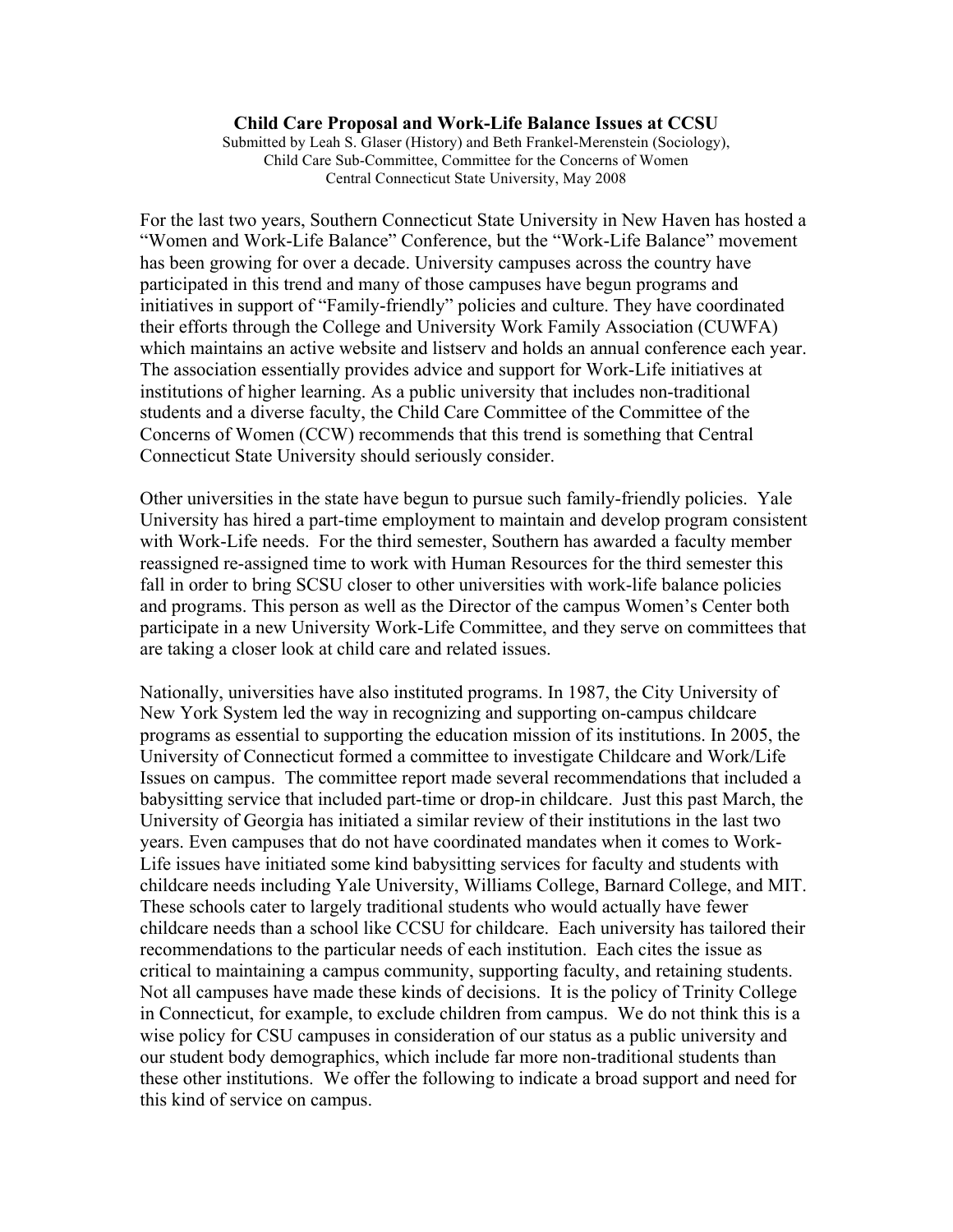### **Child Care Needs on CCSU Campus**

The Committee for the Concerns of Women Child Care Sub-Committee has been working for several months to create a plan and proposal for on-campus child care services. In order to create such a proposal, it was first necessary to assess the needs for such services on campus. Through the combined efforts of various groups on campus, the following points must be addressed:

1) According to the President's Executive Summary issued March 2008, a report from the AAUW stated that the university should "increase students' options by supporting high-quality child care in conjunction with other family-friendly policies. For instance, provide child care for children of all ages for students."

2) Under the issues of Education, the President's Executive Summary also stated that the university should recognize "that families are a source of strength, a Family Advisory Council and family web-site are being discussed."

3) Based upon a report issued by the CCSU Retention and Graduation Council in February 2008, one of the committee's recommendations for improving retention and graduation rates for part-time students would be to "offer day care and other services to address the needs of older/married students."

4) The CCW Child Care sub-committee conducted a campus wide survey to gauge the interest and needs of childcare services on campus. We received a significant response to this survey, with 486 respondents. According to the results of this survey:

- 48% of all respondents (students, staff, faculty) say they have missed an oncampus event or class due to lack of child care
- 64% say they would be interested in using short term and/or immediate childcare if it were available on campus
- 80% say they know people on campus who could use an on-campus childcare service
- 96% think on-campus, short-term childcare is a good idea
- 93% think creating on-campus, short-term childcare is important

Based on all the fore-mentioned issues, we believe that it is clear if the university is truly committed to the enhancement of diversity on campus, as well as the recruitment and retention of underrepresented populations, then students, faculty and staff with children comprise one such population. Students with children are clearly negatively impacted during their academic career. For example, during finals weeks, when their schedule is not the same as during the regular semester, they have a pressing need for child care. Additionally, during elementary school breaks over the course of the school year, our parent-students also have a pressing need for immediate child care. These students also miss out on participating and attending events and therefore feeling like a part of the larger campus community. Our staff and faculty with children often have the same needs during the same situations. Furthermore, our junior faculty members are faced with the pressing demands of meeting the tenure clock while often simultaneously trying to meet child care needs. For both junior and tenured faculty, attempting to meet all the demands of a full time faculty position - such as teaching four classes, conducting research,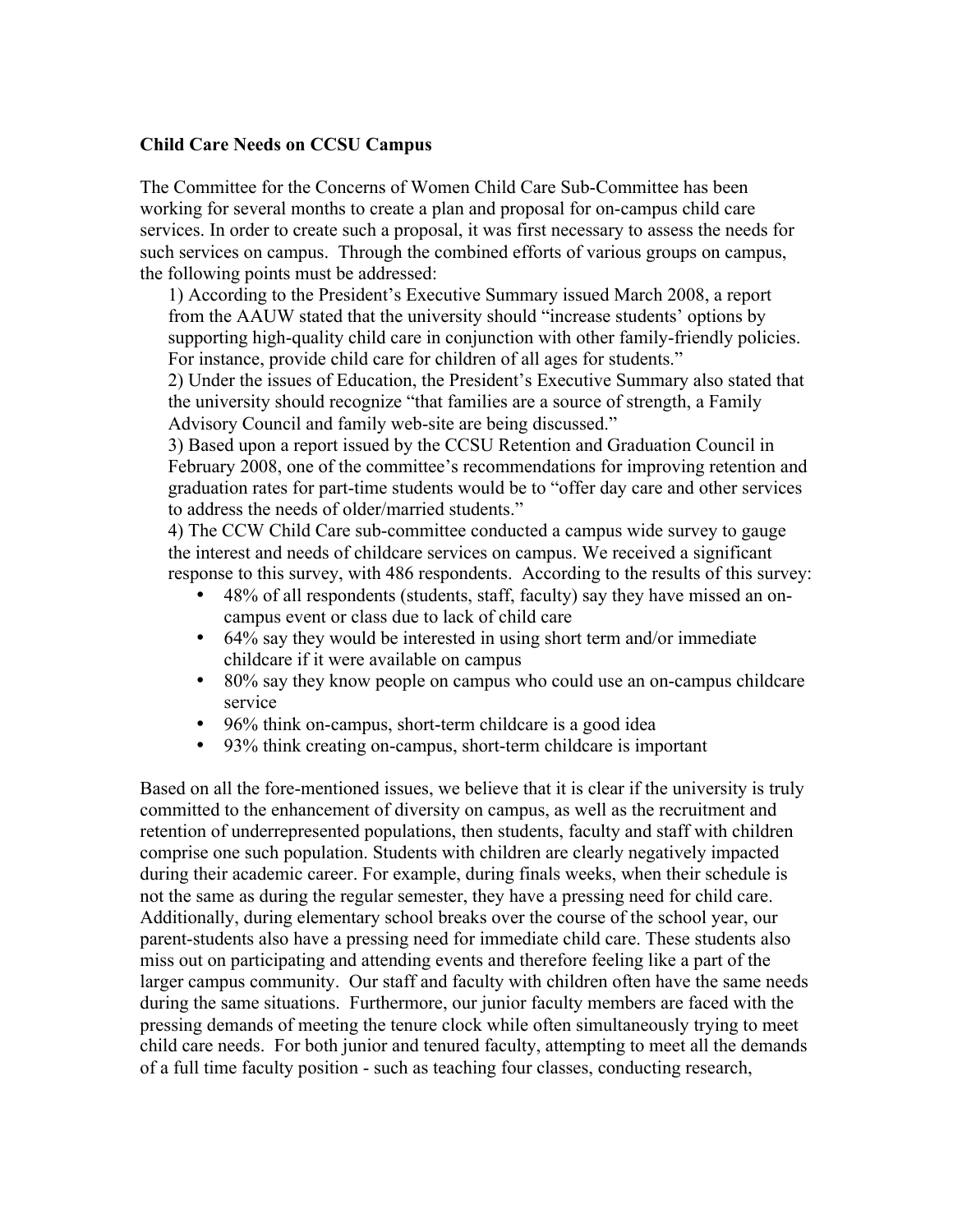advising, and serving on committees – can often conflict with the immediate child care issues that can surface during the regular semester.

## **Proposal for CCSU On-Campus Babysitting Service**

As a first step, the Child Care Sub- Committee of CCW is recommending that we establish a clearinghouse for on-campus and/or drop-in babysitting services. CCSU does not currently provide adequate support for childcare needs. The campus is affiliated with a pre-school facility, but that facility cannot accommodate all who need childcare services. The Early Learning Program only admits pre-school age children. Its licensing agreements limit it to twenty-six children in accordance with the current size of the facility. The Early Learning Program is looking to expand its physical space to accommodate infants and children under the age of three as well as establish a before and after-school program for older children. However, they will need considerable funding for such an expansion. Additions to the Early Learning Program might also one day accommodate drop-in babysitting, but again, it would require more space.

CCSU Career Services has a job site where babysitters can advertise, but it is difficult for faculty to access and it is not exclusively devoted to childcare so job announcements are extremely difficult to locate. In the past, some people have tried to set up a babysitting program to provide care for students' children as needed through the student employment office, put up signs, and set up a bulletin board with the Women's Center, but nothing ever came of it. Interested babysitters and parents need an accessible, simple, reliable, supported network to coordinate care.

CCW would like to pursue setting up a babysitting service on the model of Williams College and Yale University. This essentially requires the establishment of a website that will serve as a clearinghouse to match and coordinate babysitters with campus parents. All participants, babysitters and parents, must be affiliated with CCSU. Ultimately, **parents will sign a disclaimer to accept all matters of risk and will be responsible for evaluating the babysitters**, but the Child Care Committee proposes to require babysitters to submit resumes and references and the childcare committee can ach babysitter will be interviewed. Jobs arranged through the service must be short-term (1-3 hours), will stay on campus, and parents must also stay on campus or within five miles of campus. Ideally, the campus could provide a safe, accessible space for babysitters to watch children. This space would have donated books and toys to provide activities.

We recommend that the Babysitting Service would include the following components:

- A website clearinghouse with job postings and supporting advice materials re: oncampus childcare. The website would cross-link to the Career Services Site: Central Connections.
- The administrator of the website or an appointee (see Work-Life Concerns below) will validate references before posting available sitters. Parents (faculty or students) are responsible for following-up on checking references before hiring a sitter.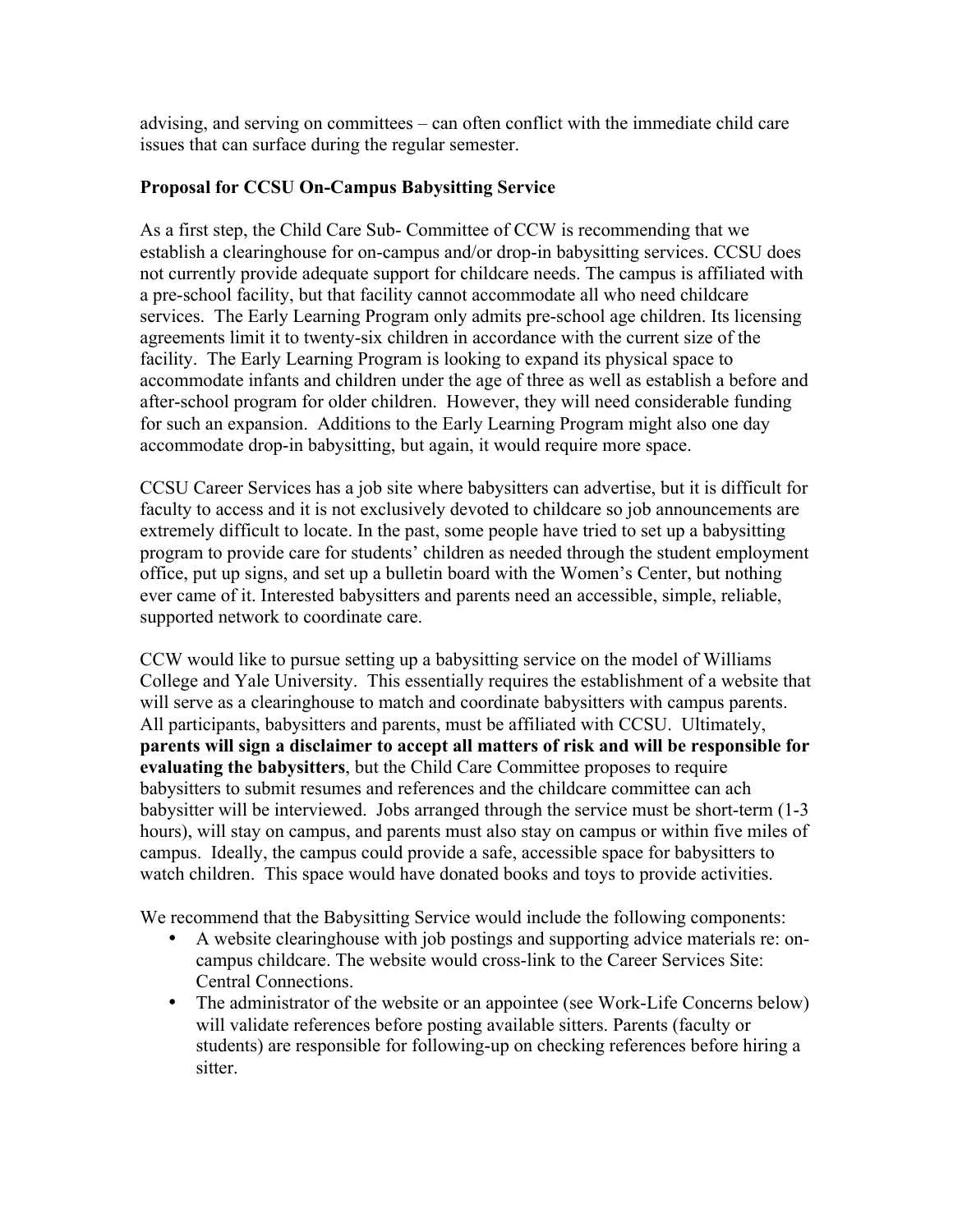- Parents must agree to sign liabilities and disclosures releasing the university and related personnel from any lawsuits resulting from the service.
- The service will be available year-round (when school in session), on-campus babysitting *only* with *only* CCSU students, between 8am-8pm, for no more than 3 hours (babysitters not allowed to take children off campus). Parents will have to provide a letter giving permission and liabilities to take children off campus or hire for off-campus babysitting which will be kept on file.
- Babysitters must have proof of CCSU student status and be in good academic standing or will be removed from the list.
- Babysitters can only take and/or watch children in approved areas on campus: Classrooms, the library, and construction areas are off-limits. Examples of acceptable places to watch children might include a faculty office, women's center, the student center, outside on-campus on warm days in pedestrian areas only.
- Designated care areas will provide appropriate and safe toys and books
- All babysitters must have a cell phone
- All babysitters must have 3 non-family references
- All babysitters must have experience
- 1: 2 caregiver-child ratio
- Babysitters must earn *at least* \$10/hour minimum to be paid by the parent to the sitter directly
- Each babysitter must attend a child care workshops conducted by the Women's center.
- Babysitters must cancel at least 2 hours before appointment—or be tossed off list?

# **Budget**

- Website set-up and updating
- Advertising and recruiting
- Used toys and books?
- Insurance for tending to children's medical needs on campus (see supporting materials)
- Part-time Work-Life Coordinator of Faculty member with course release-time

# **Long -term Recommendation for Promoting a Campus Commitment to Work-Life Balance Policies and Programs**

CCW is willing to do much of the work to get this program off the ground. However, CCW is an advocacy group and would plan to pass the program duties to a campus Work-Life Coordinator. Therefore, the Child Care committee makes the following longterm recommendations:

- Change "Childcare committee" of the CCW to the "Work-Life Balance Committee"
- Model off of a program like Yale's or Southern's, but accommodating CCSU's particular needs